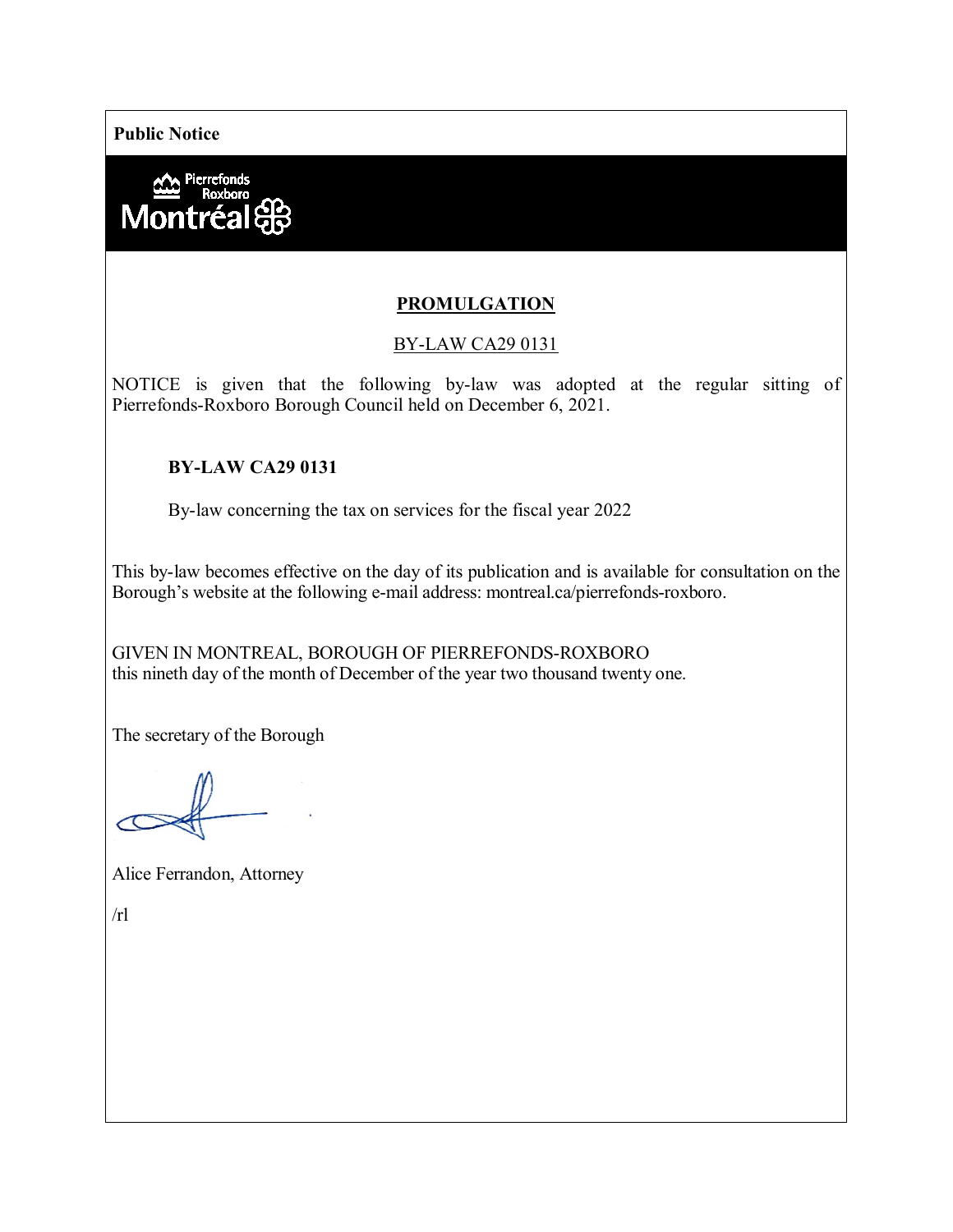## PROVINCE DE QUÉBEC

## VILLE DE MONTRÉAL BOROUGH OF PIERREFONDS-ROXBORO

### BY-LAW CA29 0131

#### BY-LAW CONCERNING THE TAX ON SERVICES FOR THE FISCAL YEAR 2022

At the Borough of Pierrefonds-Roxboro regular sitting held by videoconference on December 6, 2021 at 7 p.m., in conformity with the Cities and Towns Act (L.R.Q., Chapter C-19), and in conformity with the ministerial orders by which the minister of Health and Social Services has implemented special measures for the municipalities in order to minimize the spreading risks associated with COVID-19, to which attend:

The Mayor of the Borough Mr. Dimitrios (Jim) Beis, Councillors Catherine Clément-Talbot, Chahi Tarakjian, Benoit Langevin and Louise Leroux, all members of the Council and forming a quorum under the chairmanship of the Mayor of the Borough, Mr. Dimitrios (Jim) Beis.

The Director of the Borough, Mr. Dominique Jacob, and the Secretary of the Borough, M<sup>e</sup> Alice Ferrandon, also attend by videoconference.

**BY VIRTUE OF** the Charter of Ville de Montréal, metropolis of Québec, Section 146 (L.R.Q., Chapter c-11.4);

**BY VIRTUE OF** the Act on Municipal Taxation (L.R.O., Chapter F-2.1);

#### THE BOROUGH COUNCIL ENACTS THE FOLLOWING:

SECTION 1. A special tax on services is imposed and will be levied on all taxable immovables listed on the property assessment roll and located in the borough at the rate of 0,0788% applied on immovable taxable value.

SECTION 2. The provisions of the annual municipal by-law on taxes concerning interests and penalties payable on tax arrears, method and time of payment of the general property tax, payable tax overpayment resulting from alterations to the property assessment roll and from the amount payable of an unpaid instalment are applying in view of the payment of the tax as provided for in Section 1 and as prescribed for the fiscal year under Section 3.